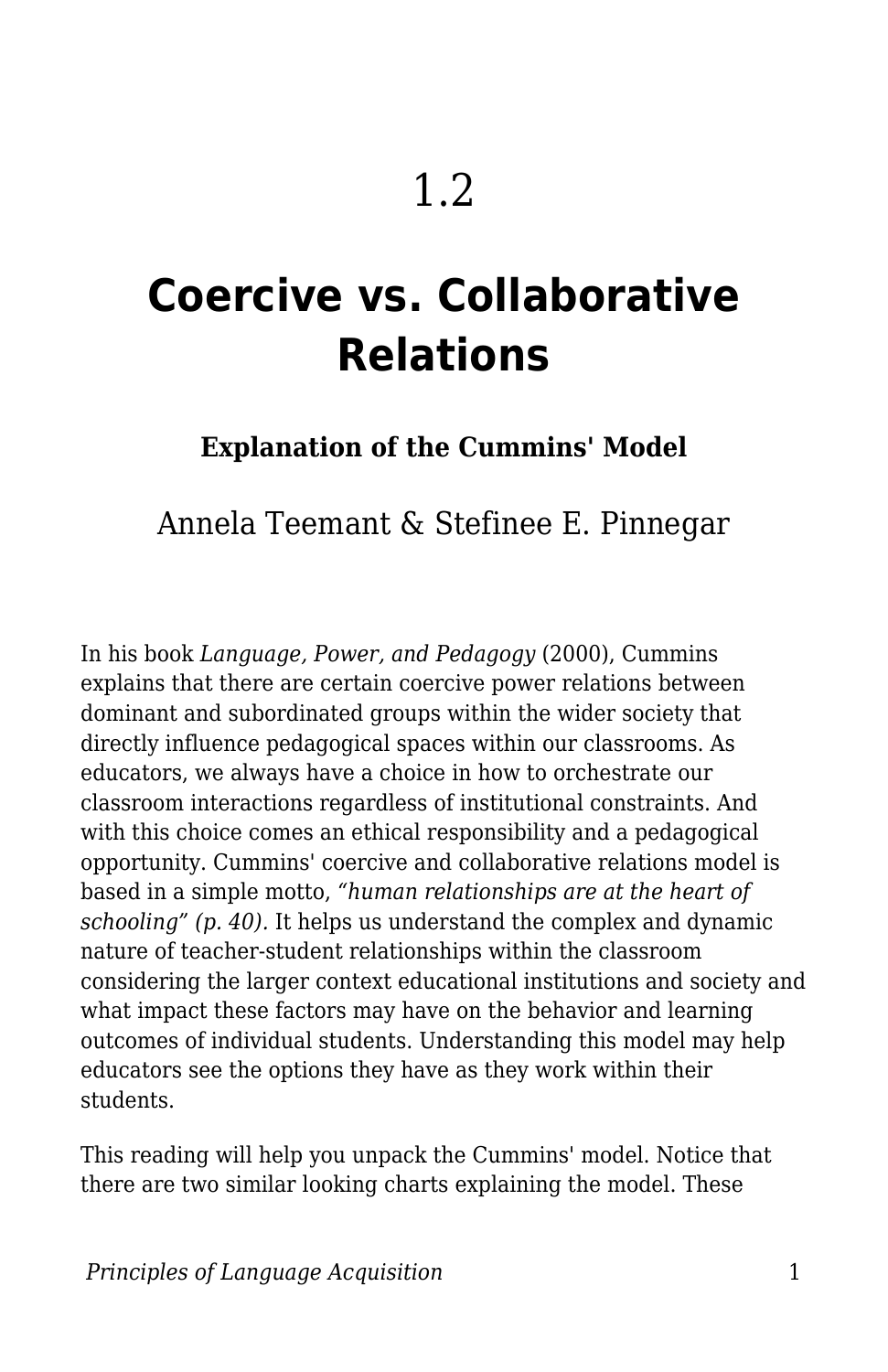charts are identical except for the language they use. One chart uses researcher-oriented language, the other chart is directed at teachers. As you study the model and review these two charts, consider how the type of language used influences your learning of content and your learning of academic language. Consider the implications it may have for your work with English learners in your classroom. To help you see the charts side by side as you study this reading, you can rightclick and view each chart in a new tab.

According to a study by Poplin and Weeres (1992), students report liking school best when people, particularly teachers, show that they care about the students. They hate being ignored, not being cared for, or receiving negative treatment. In harmony with this finding, teachers say their best experiences occur when they connect with students and are able to help them. Teachers also report that they do not always understand culturally diverse students, and therefore are not always able to help them. Teachers may feel isolated and unappreciated. In schools, no group felt adequately respected, connected or affirmed. These findings form the basis of the initial statement:

"Human relationships are at the heart of schooling."

Cummins' model (see Figure 1) begins with the phrase *Coercive & Collaborative Relations of Power Manifested in Micro-Interactions Between Subordinated Communities and Dominant Social Groups*. To understand the chart, we need to understand this phrase. It means that in the day-to-day, face-to-face contact in classrooms (*microinteractions*) between teachers and students relationships develop that are either controlling, condescending or denigrating (*coercive*) or positive and supportive (*collaborative*). Classrooms are communities that reflect the social and cultural makeup of the community the

*Principles of Language Acquisition* 2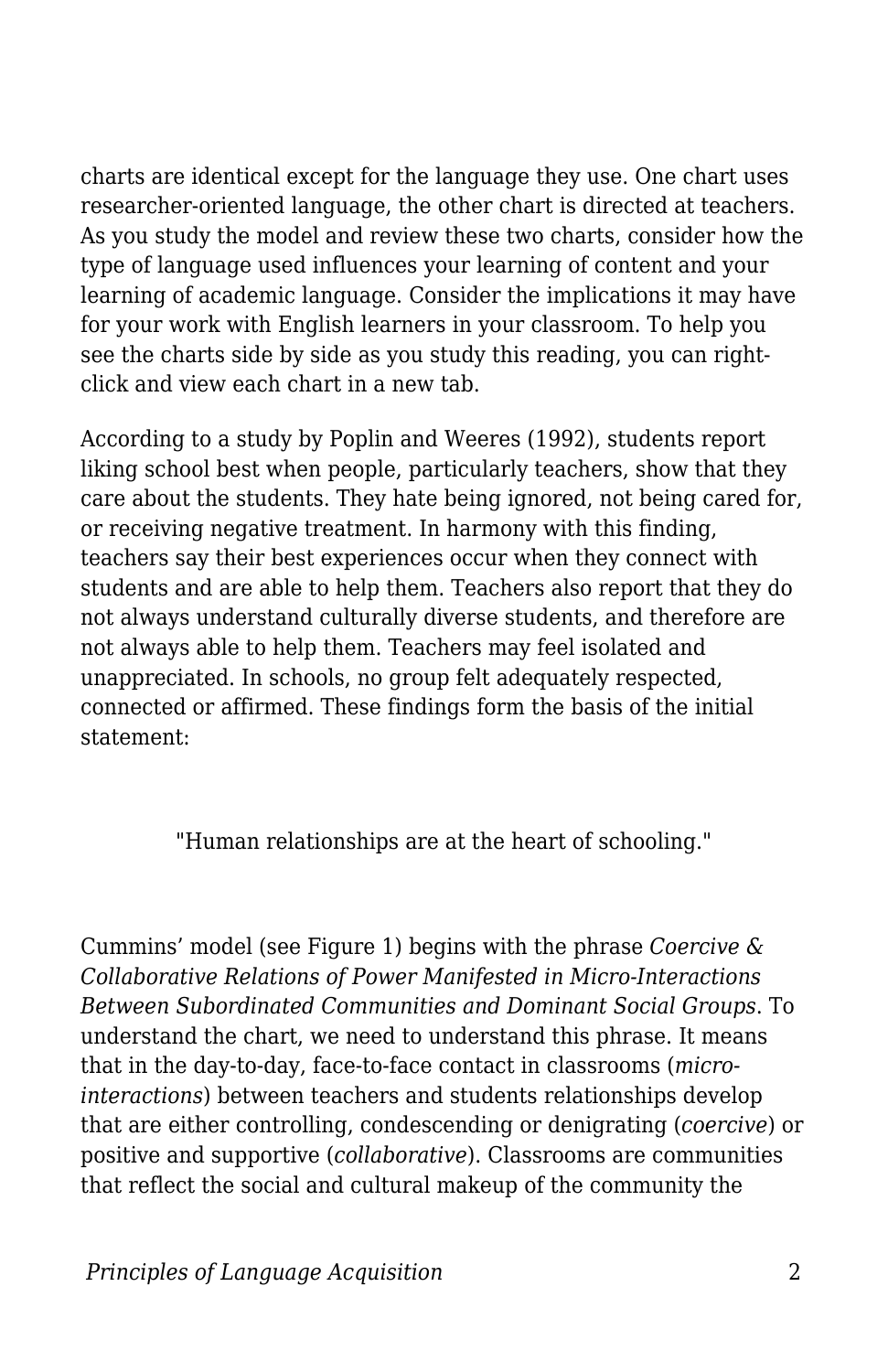school draws from. This means that students and teachers in school classrooms are representatives of both the majority and minority groups within a community (*dominant social groups and subordinated communities*). The majority social group is present even in schools that draw from mainly minority populations because schools are an institution of the larger society, administered by it and therefore representative of it. Further, success in school is perceived as leading to success in society (*relations of power*).

#### **Figure 1**

#### *Cummins' Model (Researcher-Oriented Description)*





Adapted from Cummins, J. (2000). Language, power and pedagogy. Bilingual children in the crossfire. Clevedon, England: Multilingual Matters.

Cummins' model illustrates that teachers' and administrators' beliefs and assumptions (*educator role definitions*) about the abilities,

*Principles of Language Acquisition* 3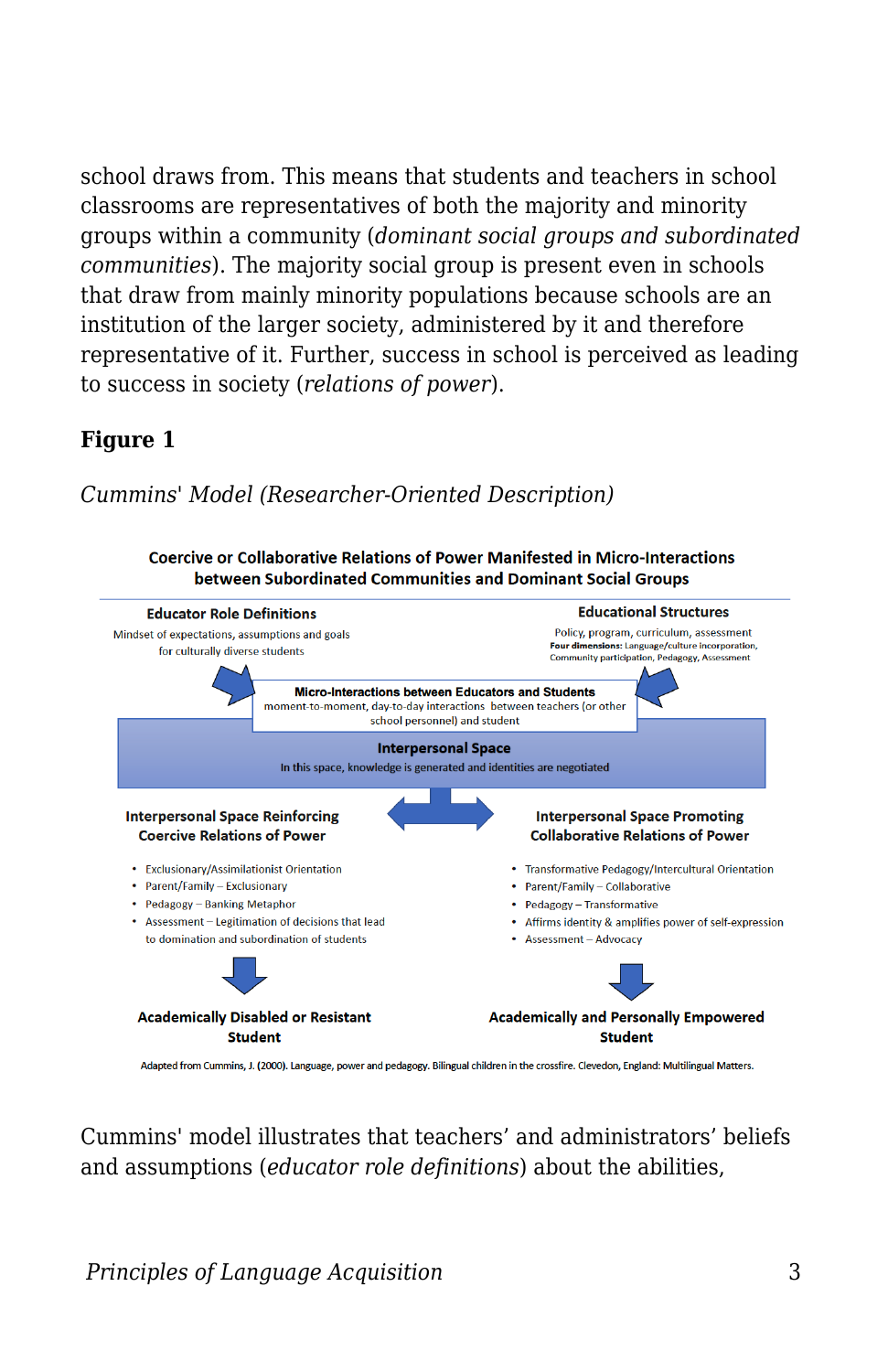dispositions, and potential of minority students show up in the face-toface, day-to-day contacts in schools and classrooms (*interpersonal space*). What also has an impact on those interactions are policies, practices, programs, and curriculum (*educational structures*). The policies and programs that shape the teacher-student interactions in a classroom center around the way in which language and culture show up in curriculum and school life, the ways in which the minority community participates with the schools in the education of their children, the appropriateness of the pedagogy used, and the purposes behind the use of assessment.

In describing what happens in the *interpersonal space*, Cummins reminds us that it is in that face-to-face interaction between adult and child or child and peer that children learn content but also about themselves—who they are and whether they are respected and valued.

He then posits two opposing ways of describing the classroom space. The first which relates to Coercive Power Relationships, he describes as *exclusionary* (practices that keep certain students from participating with the group or gaining any of the special privileges the group can offer) or *assimilationist* (practices that try to assert or make students whose backgrounds are different from the majority culture just like it). He outlines the characteristics of these classrooms: they communicate that parents are unwelcome (*exclusionary*); teachers use teaching practices that attempt to deposit knowledge into the student in the way we deposit money in banks (*banking metaphor*); tests, grades, and classification practices are used to justify the poor success rates of minority children (*legitimation*).

The second relates to Collaborative Power relationships. These he describes as *transformative pedagogy* (using teaching that helps students become bilingual, bidialectal, and bicultural) or Intercultural Orientation (values and respects the heritage, language, culture of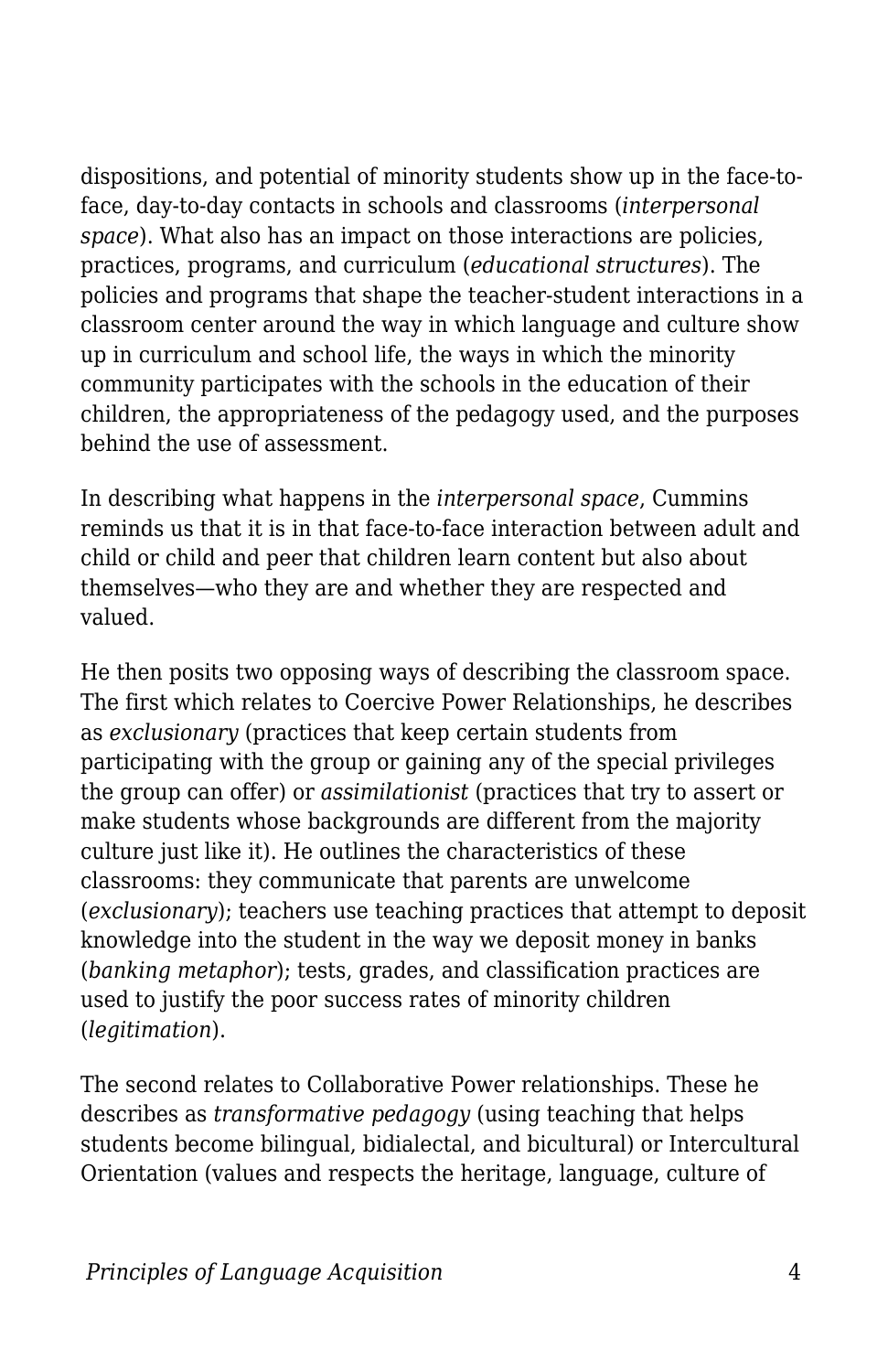each child) (see Figure 2). He characterizes this classroom space as one where parents and teachers join together in the education of children (*collaborative*). Teaching practices always embrace the understanding, knowledge, and background of the student and then move their skills and knowledge forward (*transformative-affirms identity & amplifies power of self-expression*). Testing is used as a tool to demonstrate student learning and to garner new opportunities for students (*advocacy*).

The *coercive relations of power interpersonal space* results in students who fail, are misidentified as children with disabilities, or act out (*academically disabled or resistant students*). These students are those Ogbu identifies as caste minorities or involuntary minorities. Cummins reports work done in Canada (Wagner, 1991) that identified two kinds of illiteracy, called Analphabetisme de minorité (subordinated group illiteracy), evident in these groups. The first is the *illiteracy of resistance*, instituted by minorities who wish to safeguard their own language and culture and avoid assimilation. The group rejects the form of education imposed by the majority group and would rather be illiterate than risk losing its language. The group celebrates its own oral traditions and culture. The second is the *illiteracy of oppression*. This results from school practices that attempt to integrate minority groups by assimilation. These practices result in the slow destruction of identity and the means of the minority community to resist. Often minority group members become ashamed and see themselves, their culture, their heritage and language as less valuable, complex, or desirable because of interaction with the majority culture, language, and heritage.

The *collaborative relations of power interpersonal space* educates students who have strong identities, are academically successful, and are able to capitalize on the benefits of resources in both society and home cultures.

#### **Figure 2**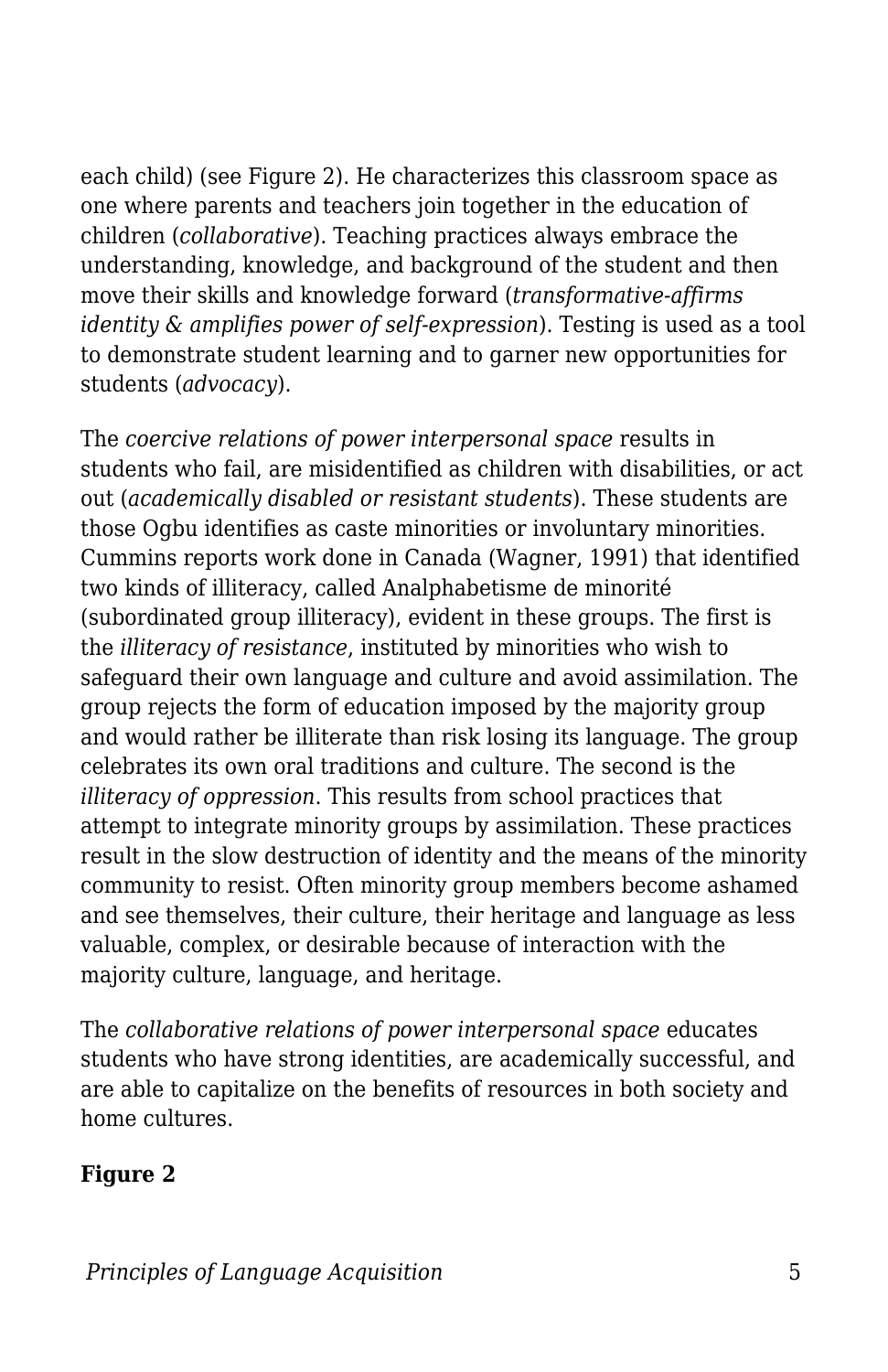### *Cummins' Model (Teacher-Oriented Description)*



#### **Adapted with permission from:**

Cummins, J. (2000). *Language, power, pedagogy: Bilingual children in the crossfire.* Clevedon: Multilingual Matters.

Teemant, A. & Pinnegar, S. (2007). *Understanding Langauge Acquisition Instructional Guide.* Brigham Young University-Public School Partnership.